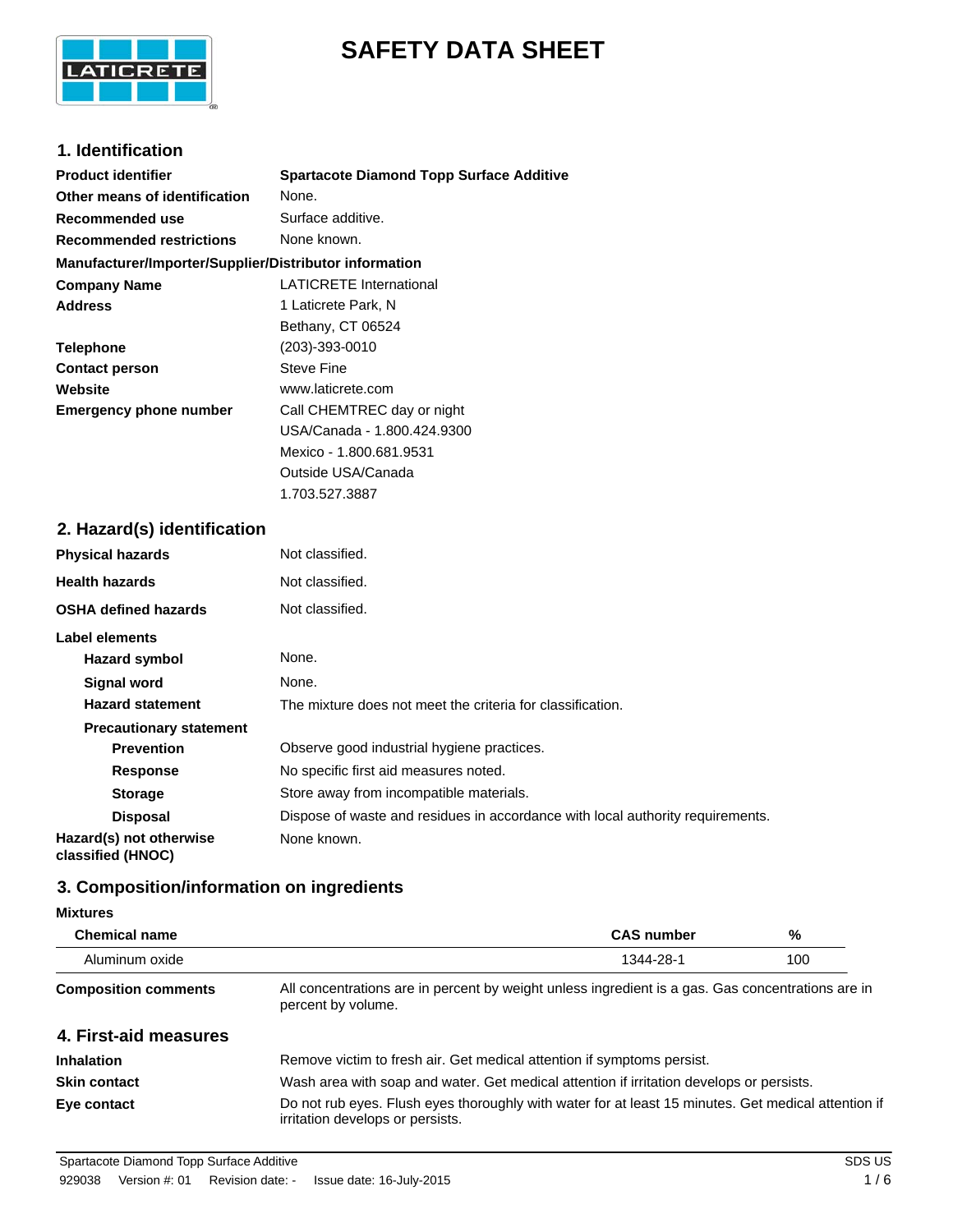| Ingestion                                                                    | Rinse mouth and drink plenty of water. Only induce vomiting at the instruction of medical<br>personnel. Get medical attention if any discomfort occurs.                                                                   |
|------------------------------------------------------------------------------|---------------------------------------------------------------------------------------------------------------------------------------------------------------------------------------------------------------------------|
| <b>Most important</b><br>symptoms/effects, acute and<br>delayed              | Irritation of eyes and mucous membranes. Irritation of nose and throat.                                                                                                                                                   |
| Indication of immediate<br>medical attention and special<br>treatment needed | Treat symptomatically.                                                                                                                                                                                                    |
| <b>General information</b>                                                   | Ensure that medical personnel are aware of the material(s) involved, and take precautions to<br>protect themselves.                                                                                                       |
| 5. Fire-fighting measures                                                    |                                                                                                                                                                                                                           |
| Suitable extinguishing media                                                 | Water spray, foam, dry powder or carbon dioxide.                                                                                                                                                                          |
| Unsuitable extinguishing<br>media                                            | No restrictions known.                                                                                                                                                                                                    |
| Specific hazards arising from<br>the chemical                                | During fire, gases hazardous to health may be formed.                                                                                                                                                                     |
| Special protective equipment<br>and precautions for firefighters             | Selection of respiratory protection for firefighting: follow the general fire precautions indicated in<br>the workplace. Self-contained breathing apparatus and full protective clothing must be worn in<br>case of fire. |
| <b>Fire fighting</b><br>equipment/instructions                               | Use standard firefighting procedures and consider the hazards of other involved materials.                                                                                                                                |
| <b>General fire hazards</b>                                                  | The product is not flammable.                                                                                                                                                                                             |

## **6. Accidental release measures**

| Personal precautions,<br>protective equipment and<br>emergency procedures | Wear appropriate personal protective equipment. Ensure adequate ventilation. Local authorities<br>should be advised if significant spillages cannot be contained. For personal protection, see Section<br>8 of the SDS. |
|---------------------------------------------------------------------------|-------------------------------------------------------------------------------------------------------------------------------------------------------------------------------------------------------------------------|
| Methods and materials for<br>containment and cleaning up                  | Sweep up or vacuum up spillage and collect in suitable container for disposal. Do not vacuum<br>clean unless vacuum cleaners are equipped with HEPA filter. For waste disposal, see Section 13<br>of the SDS.           |
| <b>Environmental precautions</b>                                          | Prevent further leakage or spillage if safe to do so. Avoid discharge into drains, water courses or<br>onto the ground.                                                                                                 |
| 7. Handling and storage                                                   |                                                                                                                                                                                                                         |

| <b>Precautions for safe handling</b>                            | Avoid inhalation of dust and contact with skin and eyes. Use work methods which minimize dust<br>production. Provide appropriate exhaust ventilation at places where dust is formed. Wear<br>appropriate personal protective equipment. Observe good industrial hygiene practices. |
|-----------------------------------------------------------------|------------------------------------------------------------------------------------------------------------------------------------------------------------------------------------------------------------------------------------------------------------------------------------|
| Conditions for safe storage,<br>including any incompatibilities | Store in a cool, dry place out of direct sunlight.                                                                                                                                                                                                                                 |

## **8. Exposure controls/personal protection**

#### **Occupational exposure limits**

### **US. OSHA Table Z-1 Limits for Air Contaminants (29 CFR 1910.1000)**

| <b>Components</b>                   | <b>Type</b>                                                                                                                                                                                                                                                                                                                                                                                            | Value             | Form                 |
|-------------------------------------|--------------------------------------------------------------------------------------------------------------------------------------------------------------------------------------------------------------------------------------------------------------------------------------------------------------------------------------------------------------------------------------------------------|-------------------|----------------------|
| Aluminum oxide (CAS<br>1344-28-1)   | <b>PEL</b>                                                                                                                                                                                                                                                                                                                                                                                             | $5 \text{ mg/m}$  | Respirable fraction. |
|                                     |                                                                                                                                                                                                                                                                                                                                                                                                        | $15 \text{ mg/m}$ | Total dust.          |
| US. ACGIH Threshold Limit Values    |                                                                                                                                                                                                                                                                                                                                                                                                        |                   |                      |
| <b>Components</b>                   | <b>Type</b>                                                                                                                                                                                                                                                                                                                                                                                            | Value             | Form                 |
| Aluminum oxide (CAS<br>1344-28-1)   | <b>TWA</b>                                                                                                                                                                                                                                                                                                                                                                                             | 1 $mq/m3$         | Respirable fraction. |
| <b>Biological limit values</b>      | No biological exposure limits noted for the ingredient(s).                                                                                                                                                                                                                                                                                                                                             |                   |                      |
| Appropriate engineering<br>controls | Good general ventilation (typically 10 air changes per hour) should be used. Ventilation rates<br>should be matched to conditions. If applicable, use process enclosures, local exhaust ventilation,<br>or other engineering controls to maintain airborne levels below recommended exposure limits. If<br>exposure limits have not been established, maintain airborne levels to an acceptable level. |                   |                      |

#### **Individual protection measures, such as personal protective equipment**

**Eye/face protection** Wear safety glasses with side shields (or goggles).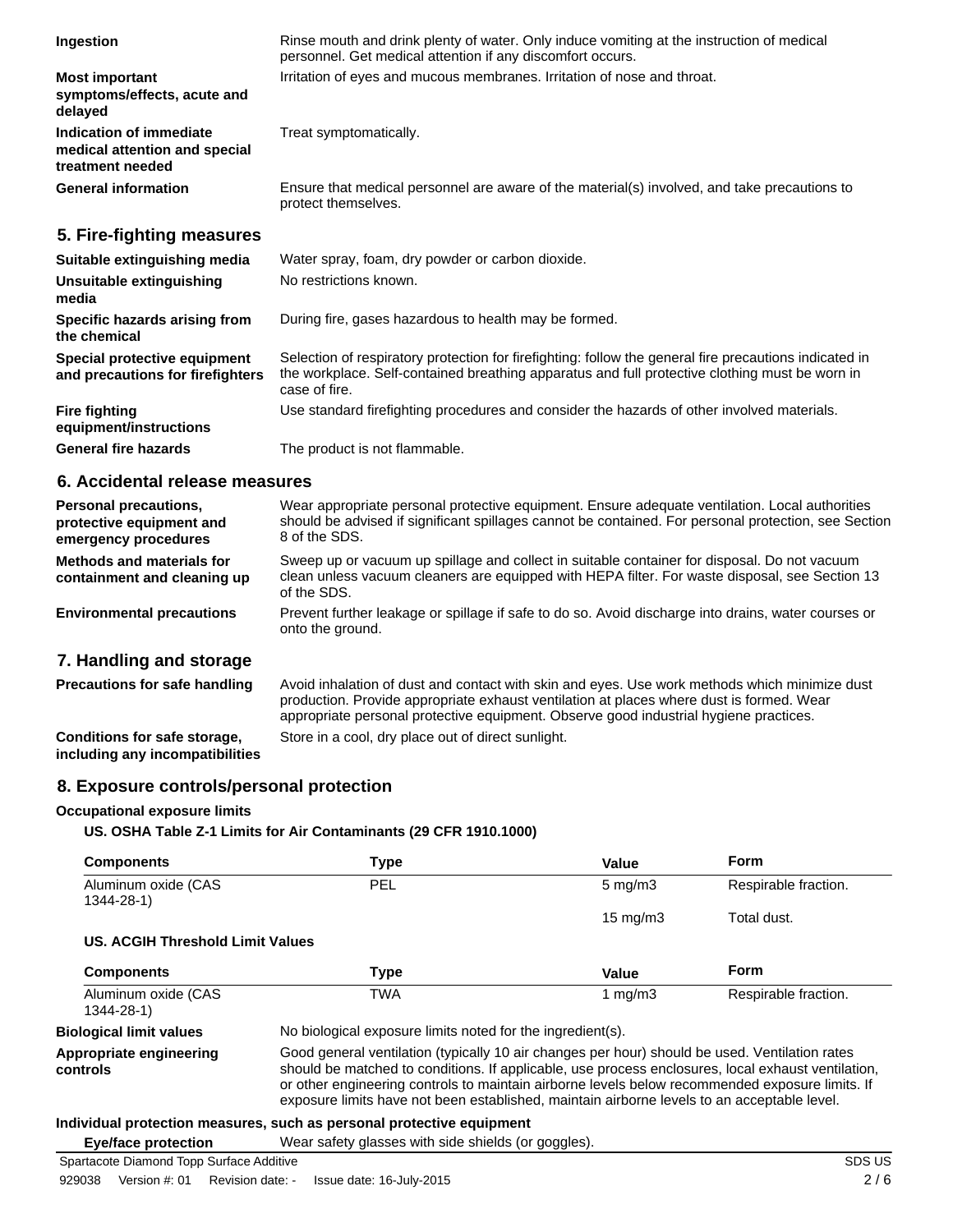| <b>Skin protection</b>                   |                                                                                                                                                                                                                             |
|------------------------------------------|-----------------------------------------------------------------------------------------------------------------------------------------------------------------------------------------------------------------------------|
| <b>Hand protection</b>                   | Wear protective gloves.                                                                                                                                                                                                     |
| <b>Other</b>                             | Wear suitable protective clothing.                                                                                                                                                                                          |
| <b>Respiratory protection</b>            | Use a particulate filter respirator for particulate concentrations exceeding the Occupational<br>Exposure Limit.                                                                                                            |
| <b>Thermal hazards</b>                   | Wear appropriate thermal protective clothing, when necessary.                                                                                                                                                               |
| <b>General hygiene</b><br>considerations | Always observe good personal hygiene measures, such as washing after handling the material<br>and before eating, drinking, and/or smoking. Routinely wash work clothing and protective<br>equipment to remove contaminants. |

# **9. Physical and chemical properties**

| Appearance                                        | Powder.                                                                                       |
|---------------------------------------------------|-----------------------------------------------------------------------------------------------|
| <b>Physical state</b>                             | Solid.                                                                                        |
| Form                                              | Powder.                                                                                       |
| Color                                             | Grey.                                                                                         |
| Odor                                              | None.                                                                                         |
| <b>Odor threshold</b>                             | Not available.                                                                                |
| pH                                                | Not available.                                                                                |
| Melting point/freezing point                      | Not available.                                                                                |
| Initial boiling point and boiling<br>range        | Not available.                                                                                |
| <b>Flash point</b>                                | Does not burn.                                                                                |
| <b>Evaporation rate</b>                           | Not available.                                                                                |
| Flammability (solid, gas)                         | Not available.                                                                                |
| Upper/lower flammability or explosive limits      |                                                                                               |
| <b>Flammability limit - lower</b><br>(%)          | Not available.                                                                                |
| <b>Flammability limit - upper</b><br>(%)          | Not available.                                                                                |
| Vapor pressure                                    | Not available.                                                                                |
| <b>Vapor density</b>                              | Not available.                                                                                |
| <b>Relative density</b>                           | Not available.                                                                                |
| Solubility(ies)                                   |                                                                                               |
| Solubility (water)                                | Insoluble in water.                                                                           |
| <b>Partition coefficient</b><br>(n-octanol/water) | Not available.                                                                                |
| <b>Auto-ignition temperature</b>                  | Not available.                                                                                |
| <b>Decomposition temperature</b>                  | Not available.                                                                                |
| <b>Viscosity</b>                                  | Not available.                                                                                |
| 10. Stability and reactivity                      |                                                                                               |
| <b>Reactivity</b>                                 | The product is stable and non-reactive under normal conditions of use, storage and transport. |
| <b>Chemical stability</b>                         | Material is stable under normal conditions.                                                   |
| <b>Possibility of hazardous</b><br>reactions      | Hazardous polymerization does not occur.                                                      |
| <b>Conditions to avoid</b>                        | Contact with incompatible materials.                                                          |
| Incompatible materials                            | Strong acids.                                                                                 |
| <b>Hazardous decomposition</b><br>products        | Carbon monoxide (CO). Carbon dioxide (CO2).                                                   |
|                                                   |                                                                                               |

# **11. Toxicological information**

# **Information on likely routes of exposure**

| <b>Inhalation</b>   | Dust may irritate respiratory system.             |
|---------------------|---------------------------------------------------|
| <b>Skin contact</b> | May cause irritation through mechanical abrasion. |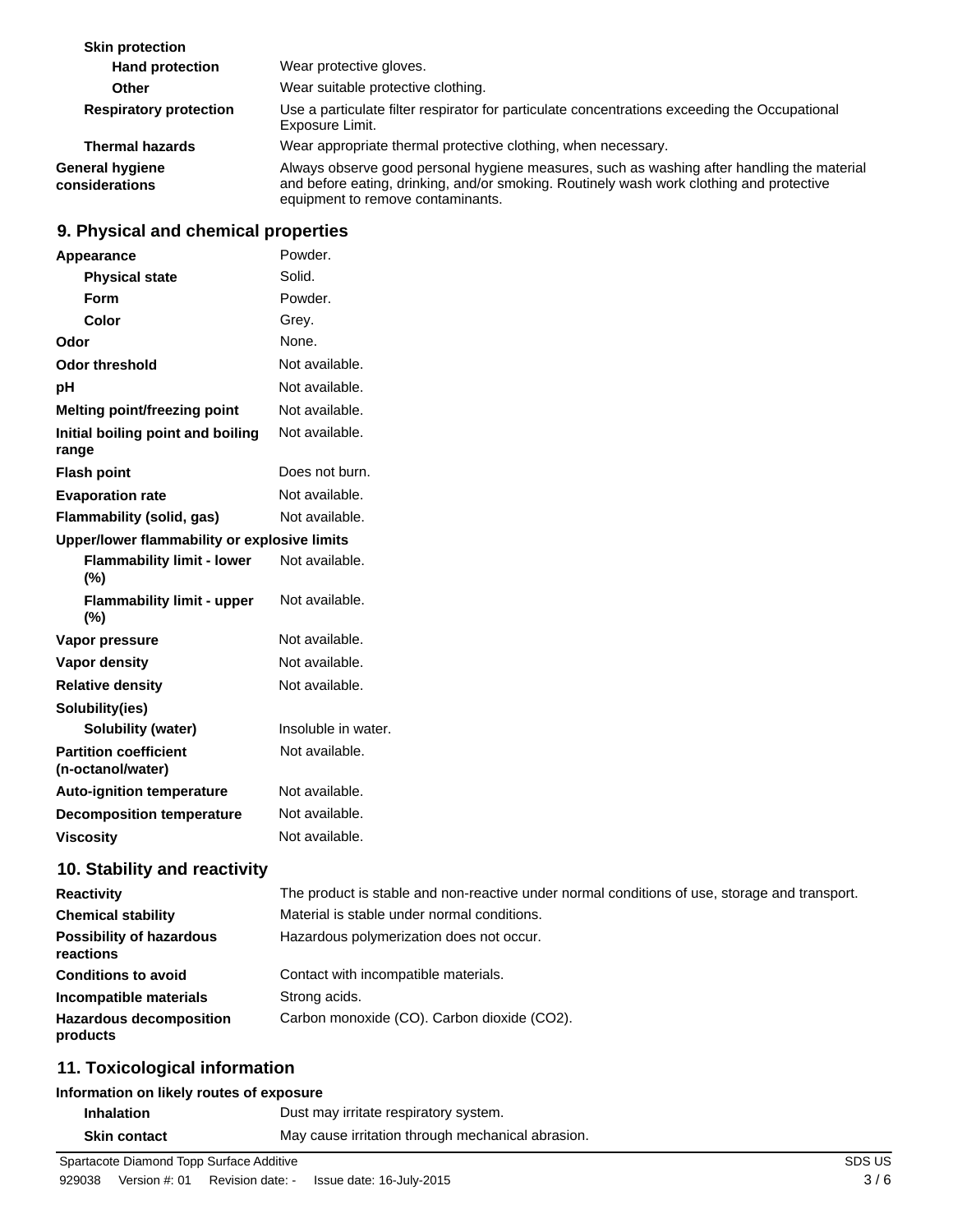| Eye contact                                                                        | Dust may irritate the eyes.                                                                                                                                                 |
|------------------------------------------------------------------------------------|-----------------------------------------------------------------------------------------------------------------------------------------------------------------------------|
| Ingestion                                                                          | May cause discomfort if swallowed.                                                                                                                                          |
| Symptoms related to the<br>physical, chemical and<br>toxicological characteristics | Irritation of eyes and mucous membranes. Irritation of nose and throat.                                                                                                     |
| Information on toxicological effects                                               |                                                                                                                                                                             |
| <b>Acute toxicity</b>                                                              | May cause discomfort if swallowed.                                                                                                                                          |
| <b>Skin corrosion/irritation</b>                                                   | May cause irritation through mechanical abrasion.                                                                                                                           |
| Serious eye damage/eye<br>irritation                                               | Dust in the eyes will cause irritation.                                                                                                                                     |
| Respiratory or skin sensitization                                                  |                                                                                                                                                                             |
| <b>Respiratory sensitization</b>                                                   | No data available.                                                                                                                                                          |
| <b>Skin sensitization</b>                                                          | Not a skin sensitizer.                                                                                                                                                      |
| Germ cell mutagenicity                                                             | No data available.                                                                                                                                                          |
| Carcinogenicity                                                                    | Not classifiable as to carcinogenicity to humans.                                                                                                                           |
| Not listed.                                                                        | OSHA Specifically Regulated Substances (29 CFR 1910.1001-1050)                                                                                                              |
| <b>Reproductive toxicity</b>                                                       | No data available.                                                                                                                                                          |
| Specific target organ toxicity -<br>single exposure                                | No data available.                                                                                                                                                          |
| Specific target organ toxicity -<br>repeated exposure                              | No data available.                                                                                                                                                          |
| <b>Aspiration hazard</b>                                                           | Not classified.                                                                                                                                                             |
| <b>Chronic effects</b>                                                             | Prolonged exposure may cause chronic effects.                                                                                                                               |
| 12. Ecological information                                                         |                                                                                                                                                                             |
| <b>Ecotoxicity</b>                                                                 | Not expected to be harmful to aquatic organisms.                                                                                                                            |
| <b>Persistence and degradability</b>                                               | The product is not biodegradable.                                                                                                                                           |
| <b>Bioaccumulative potential</b>                                                   | The product is not expected to bioaccumulate.                                                                                                                               |
| <b>Mobility in soil</b>                                                            | The product is not mobile in soil.                                                                                                                                          |
| <b>Mobility in general</b>                                                         | The product is insoluble in water. Aluminum is not mobile in the environment, unless it comes into<br>contact with an aqueous environment with a pH below 5.5 or above 8.5. |

**Other adverse effects** Not available.

## **13. Disposal considerations**

| <b>Disposal instructions</b>             | Dispose of contents/container in accordance with local/regional/national/international regulations.                                                                                                              |
|------------------------------------------|------------------------------------------------------------------------------------------------------------------------------------------------------------------------------------------------------------------|
| Hazardous waste code                     | The waste code should be assigned in discussion between the user, the producer and the waste<br>disposal company.                                                                                                |
| Waste from residues / unused<br>products | Dispose of in accordance with local regulations.                                                                                                                                                                 |
| Contaminated packaging                   | Empty containers should be taken to an approved waste handling site for recycling or disposal.<br>Since emptied containers may retain product residue, follow label warnings even after container is<br>emptied. |

# **14. Transport information**

#### **DOT**

Not regulated as dangerous goods.

### **IATA**

Not regulated as dangerous goods.

### **IMDG**

Not regulated as dangerous goods.

**Transport in bulk according to** Not applicable. **Annex II of MARPOL 73/78 and the IBC Code**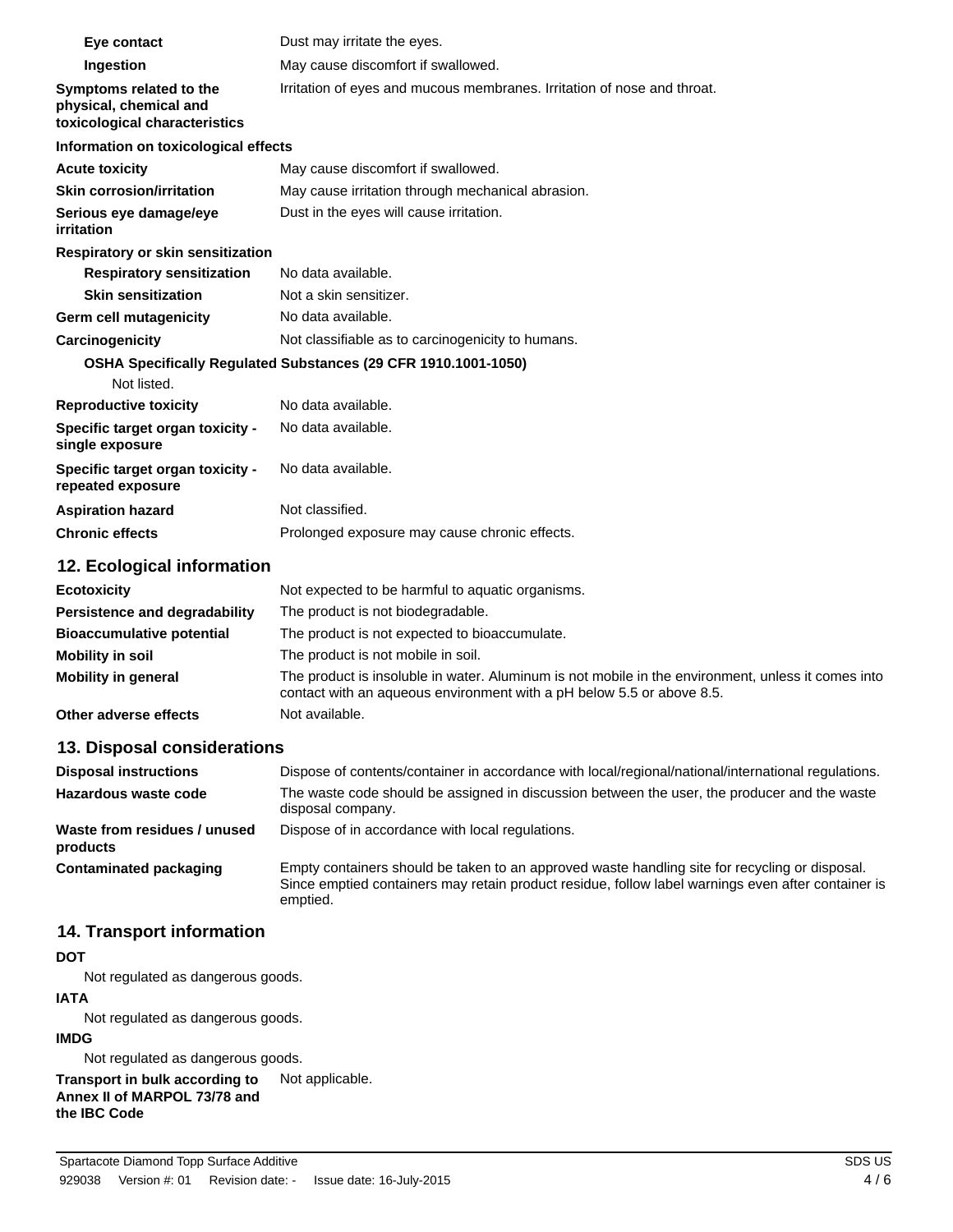# **15. Regulatory information**

| <b>US federal regulations</b>                                        | This product is not known to be a "Hazardous Chemical" as defined by the OSHA Hazard<br>Communication Standard, 29 CFR 1910.1200.                                                                 |                   |          |                        |
|----------------------------------------------------------------------|---------------------------------------------------------------------------------------------------------------------------------------------------------------------------------------------------|-------------------|----------|------------------------|
|                                                                      | TSCA Section 12(b) Export Notification (40 CFR 707, Subpt. D)                                                                                                                                     |                   |          |                        |
| Not regulated.                                                       | OSHA Specifically Regulated Substances (29 CFR 1910.1001-1050)                                                                                                                                    |                   |          |                        |
| Not listed.<br><b>CERCLA Hazardous Substance List (40 CFR 302.4)</b> |                                                                                                                                                                                                   |                   |          |                        |
| Not listed.                                                          |                                                                                                                                                                                                   |                   |          |                        |
| Superfund Amendments and Reauthorization Act of 1986 (SARA)          |                                                                                                                                                                                                   |                   |          |                        |
| <b>Hazard categories</b>                                             | Immediate Hazard - No<br>Delayed Hazard - No<br>Fire Hazard - No<br>Pressure Hazard - No<br>Reactivity Hazard - No                                                                                |                   |          |                        |
| SARA 302 Extremely hazardous substance                               |                                                                                                                                                                                                   |                   |          |                        |
| Not listed.                                                          |                                                                                                                                                                                                   |                   |          |                        |
| SARA 311/312 Hazardous<br>chemical                                   | No.                                                                                                                                                                                               |                   |          |                        |
| SARA 313 (TRI reporting)<br><b>Chemical name</b>                     |                                                                                                                                                                                                   | <b>CAS number</b> | % by wt. |                        |
| Aluminum oxide                                                       |                                                                                                                                                                                                   | 1344-28-1         | 100      |                        |
| Other federal regulations                                            |                                                                                                                                                                                                   |                   |          |                        |
|                                                                      | Clean Air Act (CAA) Section 112 Hazardous Air Pollutants (HAPs) List                                                                                                                              |                   |          |                        |
| Not regulated.                                                       |                                                                                                                                                                                                   |                   |          |                        |
|                                                                      | Clean Air Act (CAA) Section 112(r) Accidental Release Prevention (40 CFR 68.130)                                                                                                                  |                   |          |                        |
| Not regulated.                                                       |                                                                                                                                                                                                   |                   |          |                        |
| <b>Safe Drinking Water Act</b><br>(SDWA)                             | Not regulated.                                                                                                                                                                                    |                   |          |                        |
| <b>US state regulations</b>                                          | California Safe Drinking Water and Toxic Enforcement Act of 1986 (Proposition 65): This material<br>is not known to contain any chemicals currently listed as carcinogens or reproductive toxins. |                   |          |                        |
| US. Massachusetts RTK - Substance List                               |                                                                                                                                                                                                   |                   |          |                        |
| Aluminum oxide (CAS 1344-28-1)                                       | US. New Jersey Worker and Community Right-to-Know Act                                                                                                                                             |                   |          |                        |
| Aluminum oxide (CAS 1344-28-1)                                       |                                                                                                                                                                                                   |                   |          |                        |
|                                                                      | US. Pennsylvania Worker and Community Right-to-Know Law                                                                                                                                           |                   |          |                        |
| Aluminum oxide (CAS 1344-28-1)<br>US. Rhode Island RTK               |                                                                                                                                                                                                   |                   |          |                        |
| Aluminum oxide (CAS 1344-28-1)                                       |                                                                                                                                                                                                   |                   |          |                        |
| US. California Proposition 65<br>Not Listed.                         |                                                                                                                                                                                                   |                   |          |                        |
| <b>International Inventories</b>                                     |                                                                                                                                                                                                   |                   |          |                        |
| Country(s) or region                                                 | <b>Inventory name</b>                                                                                                                                                                             |                   |          | On inventory (yes/no)* |
| Australia                                                            | Australian Inventory of Chemical Substances (AICS)                                                                                                                                                |                   |          | Yes                    |
| Canada                                                               | Domestic Substances List (DSL)<br>Yes                                                                                                                                                             |                   |          |                        |
| Canada                                                               | Non-Domestic Substances List (NDSL)<br>No                                                                                                                                                         |                   |          |                        |
| China                                                                | Inventory of Existing Chemical Substances in China (IECSC)                                                                                                                                        |                   |          | Yes                    |
| Europe                                                               | European Inventory of Existing Commercial Chemical<br>Substances (EINECS)                                                                                                                         |                   |          | Yes                    |
| Europe                                                               | European List of Notified Chemical Substances (ELINCS)<br>No                                                                                                                                      |                   |          |                        |
| Japan                                                                | Inventory of Existing and New Chemical Substances (ENCS)<br>Yes                                                                                                                                   |                   |          |                        |
| Korea                                                                | Existing Chemicals List (ECL)<br>Yes                                                                                                                                                              |                   |          |                        |

New Zealand New Zealand Inventory **New Zealand Inventory** All the Vest of the Vest of Vest of Vest of Vest of Vest of Vest of Vest of Vest of Vest of Vest of Vest of Vest of Vest of Vest of Vest of Vest of Vest of Vest of Philippine Inventory of Chemicals and Chemical Substances Philippines Yes

Spartacote Diamond Topp Surface Additive SDS US SPA US SDS US

(PICCS)